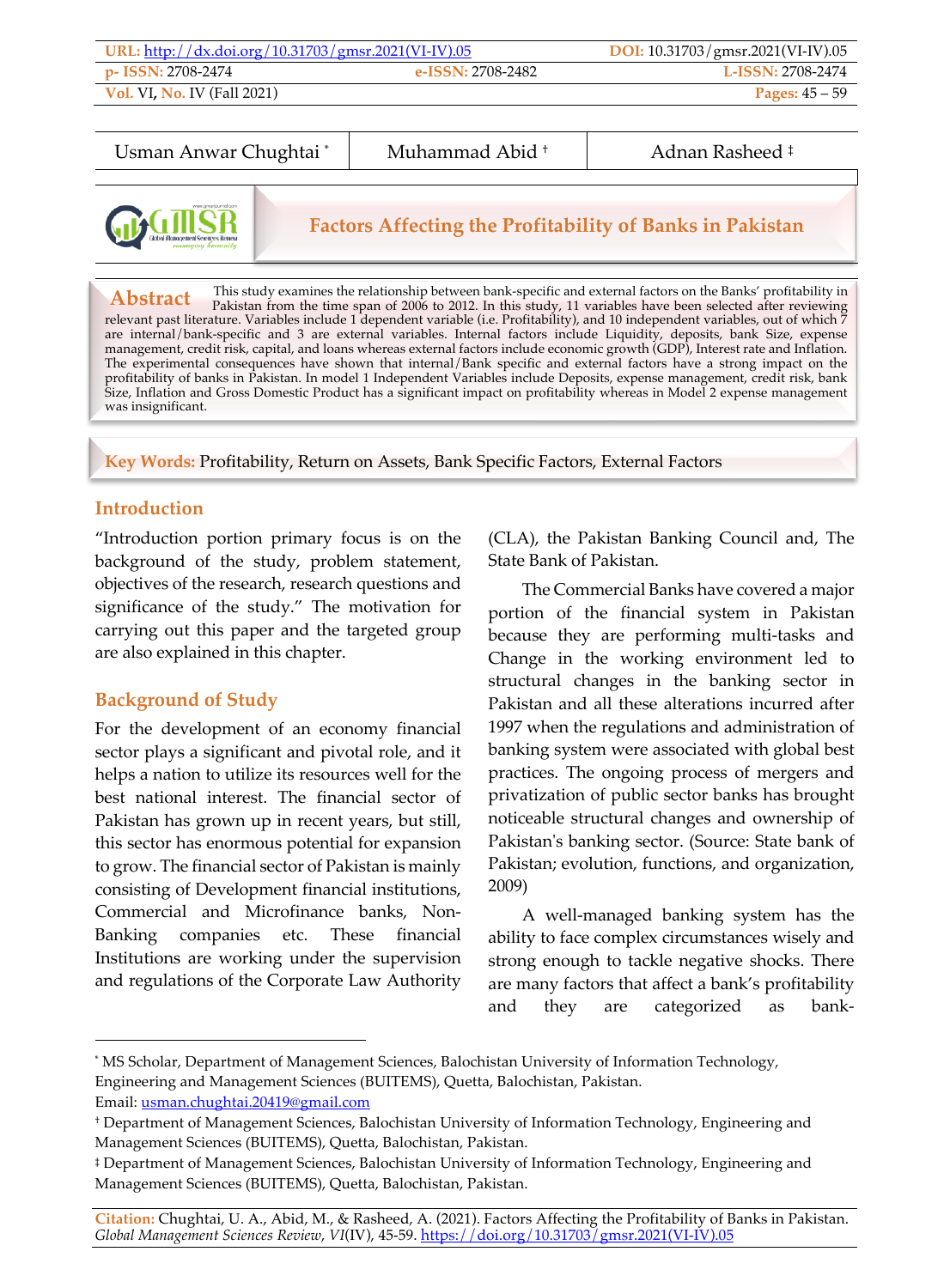specific/Internal/Microeconomic and external/macroeconomic factors. Microeconomic factors are controllable while external factors are uncontrollable. These entire variables have an impact on the profitability of banks but their intensities are different. The basic aim of our research is to find out the most effective factors affecting banks' profitability in Pakistan. Changes in a bank's income are caused by different numerous factors (internal or external), and we have selected a few variables to check their importance on the bank's profitability. We have taken seven internal factors and three external factors to check whether these factors affect a bank's profitability.

#### **Problem Statement**

Banks and Businesses are established for the sake of earning profit. For the smooth running of Banks, profitability plays an important role in the long term institutional benefit and development of an economy. There are numerous factors that affect the banks' profitability, so it is an opportunity for us to identify the Profit Determinants and check which variables are affecting the profitability and how they can be improved for further profit generation. Bank executives can review what different variables are affecting the profitability of banks and how they resolve/improve that particular factor. Over the previous Thirty years, the majority of the investigators devoted considerable "money and time" to the significance of the lucrative factors.

## **Objectives of the Study**

The Chief purpose of this work is to provide a comprehensive analysis of factors affecting the bank's Profitability in Pakistan from the time period 2006 to 2012 (i.e. 7 years). Further objectives include which External and internal factors play important role in the profit generation of banks in Pakistan.

## **Limitations of the Study**

Every study has some limitations, and our

research is limited only to one sector (i.e Banking sector). And our results will be valid for the specified period of time because the bank's performance will not remain stagnant throughout its life and in the real world, this is not possible. When the performance will change, ultimately bank's profit will also increase or decrease so which will lead to a new result that may be different from our research and the use of financial ratios to proxy the variables of the study which change from study to study are inherent in the study.

## **Significance of Study**

"The growth of the economy is closely linked to the soundness of its banking system. The Banking sector in Pakistan dominates the financial system and its assets are equal to ~38% of GDP. Risk-averse appetite continues to prevail in the domestic banking industry. While reflecting the challenging domestic economy, this signifies the limited incremental credit demand from the business community. Consequently, the additional liquidity mobilized through deposits, as enabled by increasing remittances and inherent money velocity, is being deployed in government securities." (Source PACRA, 2014)

## **Motivation**

Being a student of finance we are curious to know all those variables which may affect the banks' profitability. This kind of information and research will help us out in professional life. To come up with new ideas with subject knowledge and our research may identify those factors which can be useful for the expansion of the banking sector in Pakistan.

## **Theoretical Frame Work**

The empirical outcomes of this work will supportive as well as useful to the researchers/managers who are working in the relevant field, and for those whose focus area is regulatory and techniques to increase the profitability of banks. The analysis conducted in this study may be of assistance to the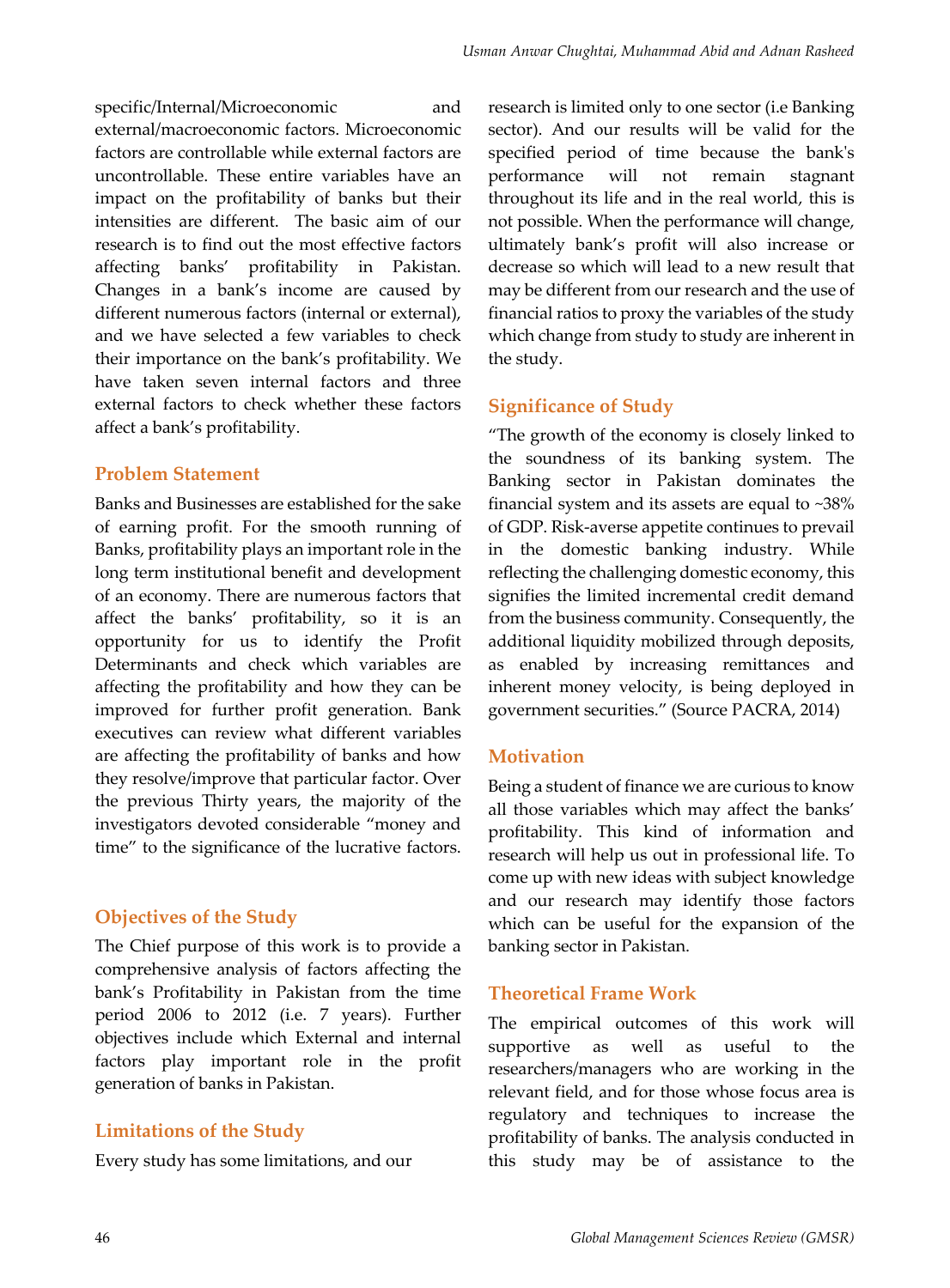management of the banking sector operating in Pakistan.

### **Literature Review**

This portion presents the examination of the earlier studies that determine the aspects that affect the bank's profitability. A good number of the researchers used both variables (internal/Bank specific and external) in their studies. In light of their studies we have reviewed the following literature;

Acarvci and Çalim, (2013) viewed that Profit usually focuses on Return on invested capital (ROIC) or the excess of revenues over expenditures in an organization and Bintawim and Saud, (2011) defined profitability ratio as a type of financial Ratio with the purpose of assessing an enterprise capacity to produce more revenue contrast to their all expenses. Valentina, Schumacher and McDonald, (2009) stated that Profitability ratios can be useful to understand how effectively an organization is using their resources for profit generation and stockholder value.

Dietricha and Wanzenriedb, (2009) Viewed that the bank's Profitability is usually calculated by the ROA/Return on assets or the ROE/Return on equity, hence these are probably stated as function determinants and variables which determine the bank's profitability are divided into two parts (Internal as well as external) and Bank specific constructs including internal and environmental variables are external determinants. internal factors determining the profitability are level of credit risk, bank size, administrative expenses etc. while the macroeconomic factors affect the economy and environment of an organization.

Athanasoglou, Delis and Staikouras, (2006) Proposed that Capital is the dependent variable in the bank's profitability because an upsurge in profit leads to an increase in capital. Bourke, (1989) Literature argues that organization profitability can be increased by a reduction in expenses and that will lead to more efficiency, so we can understand that there is a negative

relationship between these two variables i.e. Operating expenses, and profitability. Conversely, Molyneux, (2004) showed a direct affiliation between organization expenses and total profits, and *Jabbar*, (2014) viewed a direct relationship between the firm profitability and higher salaries (Expense for an institution) paid to their efficient and dynamic employees, Tough salaries are high but their creativity and hardworking increase the profit of an organization.

Haslem, (1969) calculated and worked out the financial ratios of different banks and with the help of statistical tools, he came to the conclusion that many of the ratios have an impact on productivity, mainly capital ratios, interest received and paid wages and salaries. He also acknowledged that managing expenses are the prime factor in the profitability of banks in any country.

Bourke, (1989) stated that the nature of ownership also affect the profitability of banks because incentives vary in different ownership style in banks. Gremi, (2013) stated that there are also some demand factors or forces which affect the profitability of banks and sometimes they cannot be recognized or measured, Staikouras and Wood, (2004) considered the most important factors are changes in income and population level.

Javaid et al., (2011) observed the effect of internal factors for example firm's equity, credit, deposits, and assets on the key profitability ratio which is a return on asset (ROA) by using the "pooled Ordinary Least Square method, and the outcome showed that all these internal factors encompass a great effect on the bank's profitability, in contrast, he showed that due to economies of scale, a higher level of total assets and loan may not lead to greater profit but deposits and equity plays a vital role in the bank's profitability and they have a substantial influence on it.

Bintawim and Saud, (2011) Viewed that large banks have mature growth as compared to medium banks if we check the performance of both sizes banks, the banks with the small size are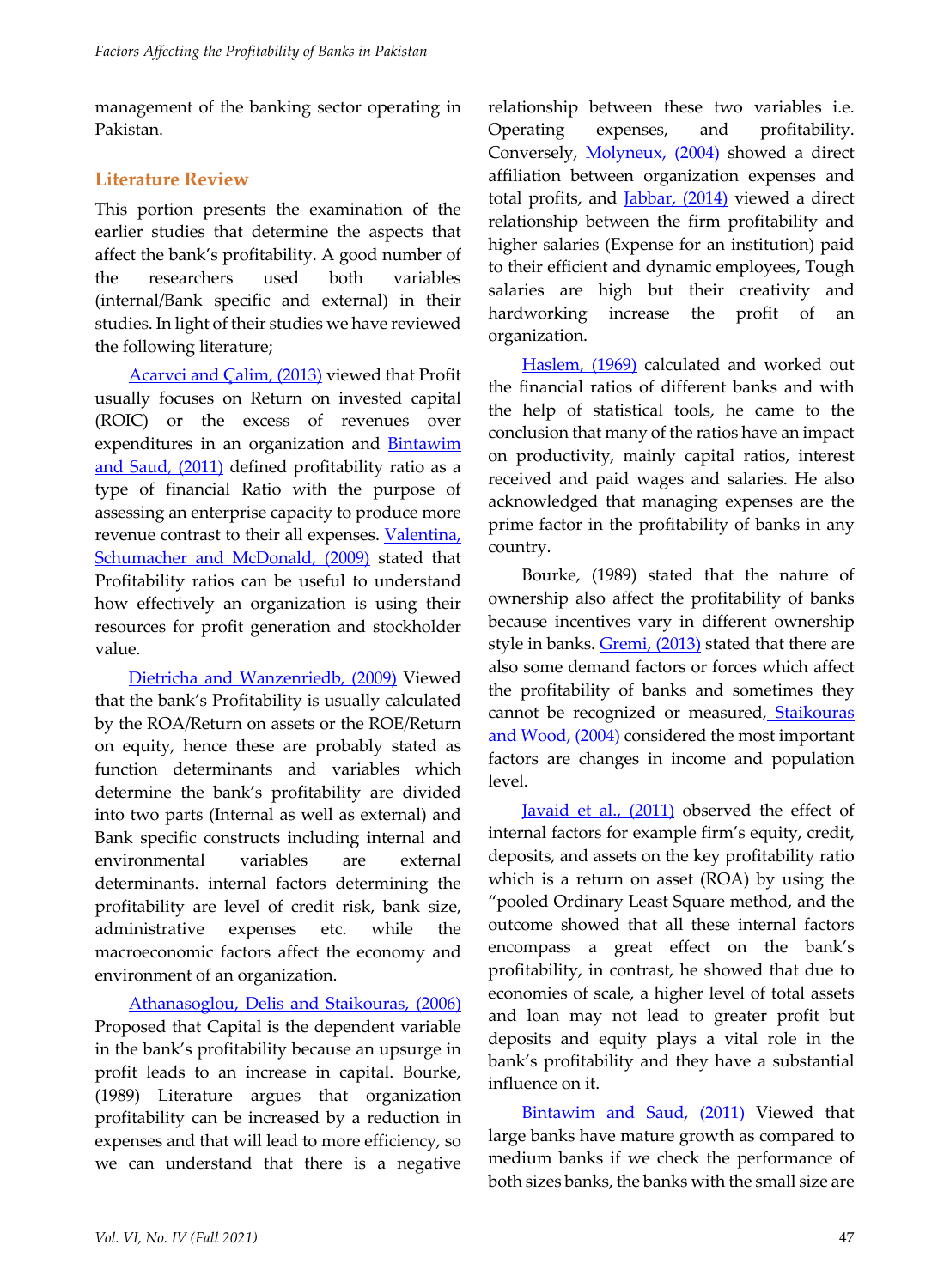encountering several obstacles to attain better expansion in Saudi Arabia. Moreover, they used regression analysis and concluded that financial performance is negatively affected by the size of the bank in Saudi Arabia.

Medabesh, (2012) Explained that for the experimental research he used different scientific approaches to find out which variable has a significant impact on the banks' profitability in Saudi Arabia. Jabbar, (2014) Viewed different internal factors such as Liquidity, Operating expenses, and Investment in Islamic securities that are greatly correlated with the total revenues collected by the bank. Other factors such as deposits, depositor and banks profit sharing ratio and supply of money play a vital role in Islamic banks' profitability.

Scott and Arias, (2011) used The econometric model and which was supported by microeconomic factors of the banking sector while they correlated to return on assets, furthermore, macro-economic factors such as growth in the Gross domestic product were a measure to check the impact on bank's profitability. Scott and Arias, (2011) outcome confirmed a progressive relationship between the total capital to assets ratio as well as return on equity and the change in yearly proportion in per capita income.

Almazari, (2014) Compared the profitability ratio of the two countries and concluded that Saudi Banks' profitability ratio (ROA) is greater than Jordanian banks so Jordanian banks are less efficient than Saudi Banks while utilizing their resources. There is a difference between both country's Investments, Liquidity risk and some other internal factors, which cause Jordanian banks less efficient.

Obamuyi, (2013) studied different theories relating bank size and capital with profitability. Signalling theory indicates that there is a positive affiliation between an increase in capital and market value of banks and a poorer debt shows that the bank is carrying out its business better than its rival banks which cannot lift up their capital without further weakening profitability.

Dietricha and Wanzenriedb, (2009) collected data from commercial banks from 2004 to 2008 and come to the conclusion "there is a direct relationship between bank size and profitability (i.e. Return on assets)", and there is an opposite relationship among commercial bank's return on equity with inflation and gross domestic product growth rate. Dietricha and Wanzenriedb, (2009) Analyzed and came to the decision that the most important variable which affects the profitability of any bank is the GDP growth rate. The market concentration and effective tax rate have an adverse impact on profitability.

Osamwonyi and Michael, (2014) Examined Nigerian banks' profitability determinants from 1980-2006 by using panel data analysis. He found different microeconomic variables which are; exchange rate, monetary policy, real interest rates, and inflation show a vital part in Nigerian banks' profitability.

Obamuyi, (2013) explained that "there is a positive relationship between profitability and capital", and consequences show that banks having larger capital can expand their banking operations by taking some risk, and banks can avail funds at low cost from their customers to improve their liquidity position when they will get a loan on low cast they can lend on good rate and can earn more profit. Athanasoglou, Delis and Staikouras, (2006) viewed that if a bank wants to avail all the opportunities regarding their business they must have adequate capital, this will lead towards profitability and capital is sometimes very much helpful to recover the unexpected loss.

Acarvci and Calim, (2013) concluded that Internal factors (Bank-Specific) have a greater impact as compared to external factors of the banks. Moreover, their empirical studies recommended that the state-owned banks have more liquid assets in contrast to privately-owned banks so the liquidity risk is low in State-owned banks but privately owned banks have more opportunities to invest their liquid assets. Acarvci and Çalim, (2013) Viewed there is a negative relationship between economic crisis on the bank's profitability in any country.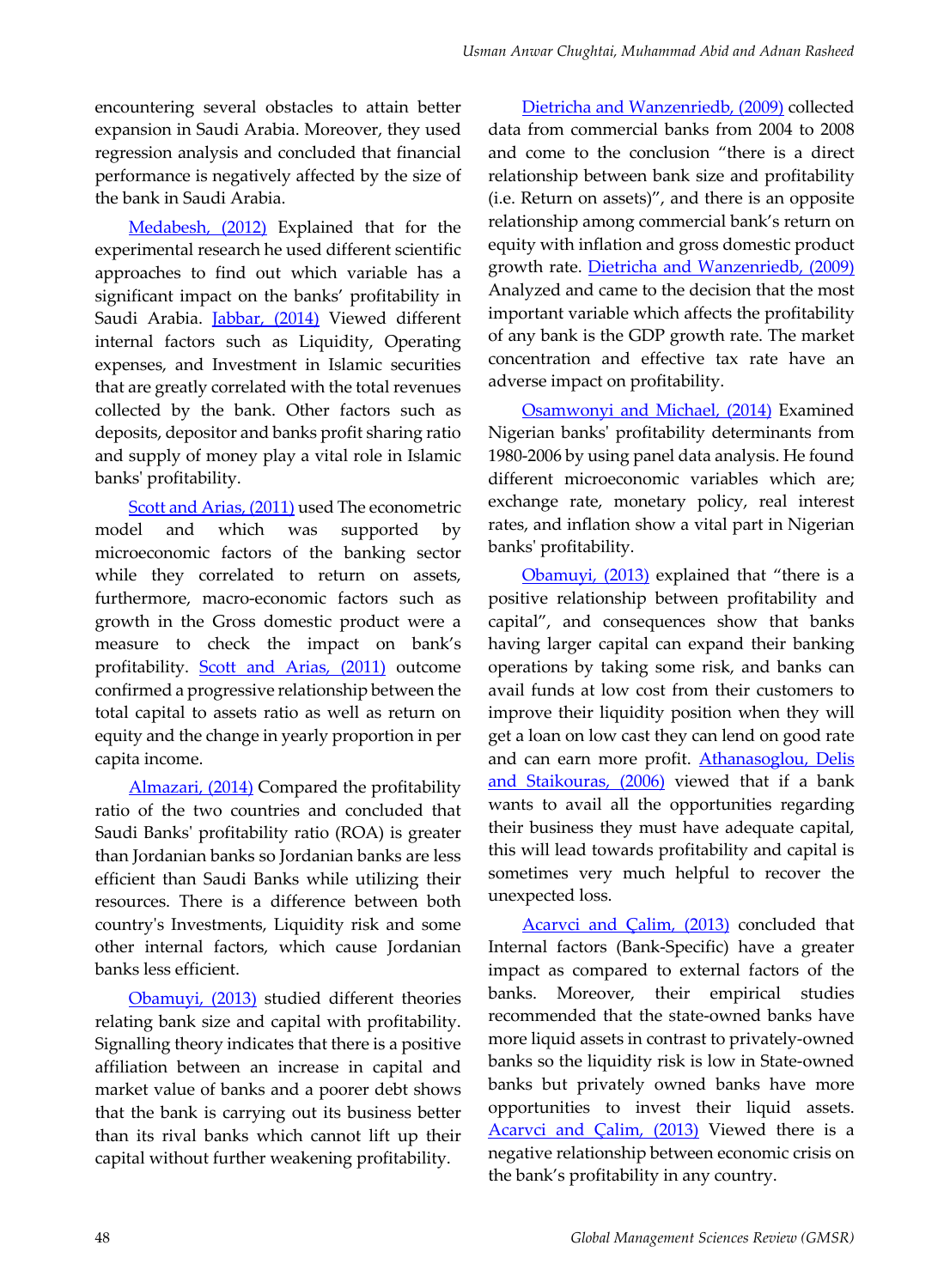Muda, Shaharuddin and Embaya, (2013) calculated that both returns on average assets and equity have multiple effects on banks' performance instead of expected Credit and capital ratio and also show this study that China Banks' financial performance is affected by operating ratio but their influence does not affect Malaysia banks performance. The study showed that credit risk is adversely linked to ROAA/Return on average assets) of China and Malaysia banks performance and ROAE (Return on average equity ) is negative correlation Malaysia Banks profitability .at the end ultimate the financial ratios leave a different impact on banks performance accordingly countries affecting factors.

# **Research Methodology Research Design Variables of Study**

In the previous chapter (Literature Review) we have thoroughly reviewed the relationship between different factors and profitability, as well as their cause and effect on a bank's financial performance. We have seen a number of factors that may affect a bank's profitability. Different researchers have done work on it in different parts of the world on this topic. Based on the knowledge of our literature review, in this section, we have identified defined dependent and independent variables, and we have shown the relationship between these variables by making hypotheses. We can understand our whole model with the help of the following Diagram



## **Dependent Variable of Study**

After reviewing the literature there are mainly four Dependent variables to check the profitability of banks which are; return on capital employed, return on equity, net interest margin, and return on Assets. It is difficult and timeconsuming for the researcher who is doing research for the first time, so for our better understanding and convenience, we have taken only Return on Assets as a dependent variable to measure the profitability.

#### **Profitability: Return on Assets**

Damodaran, (2002) defined ROA/Return on assets as a tool to extent that how well and lucrative a venture is compared to its entire assets. This ratio also explains how wellorganized the administration is at using its assets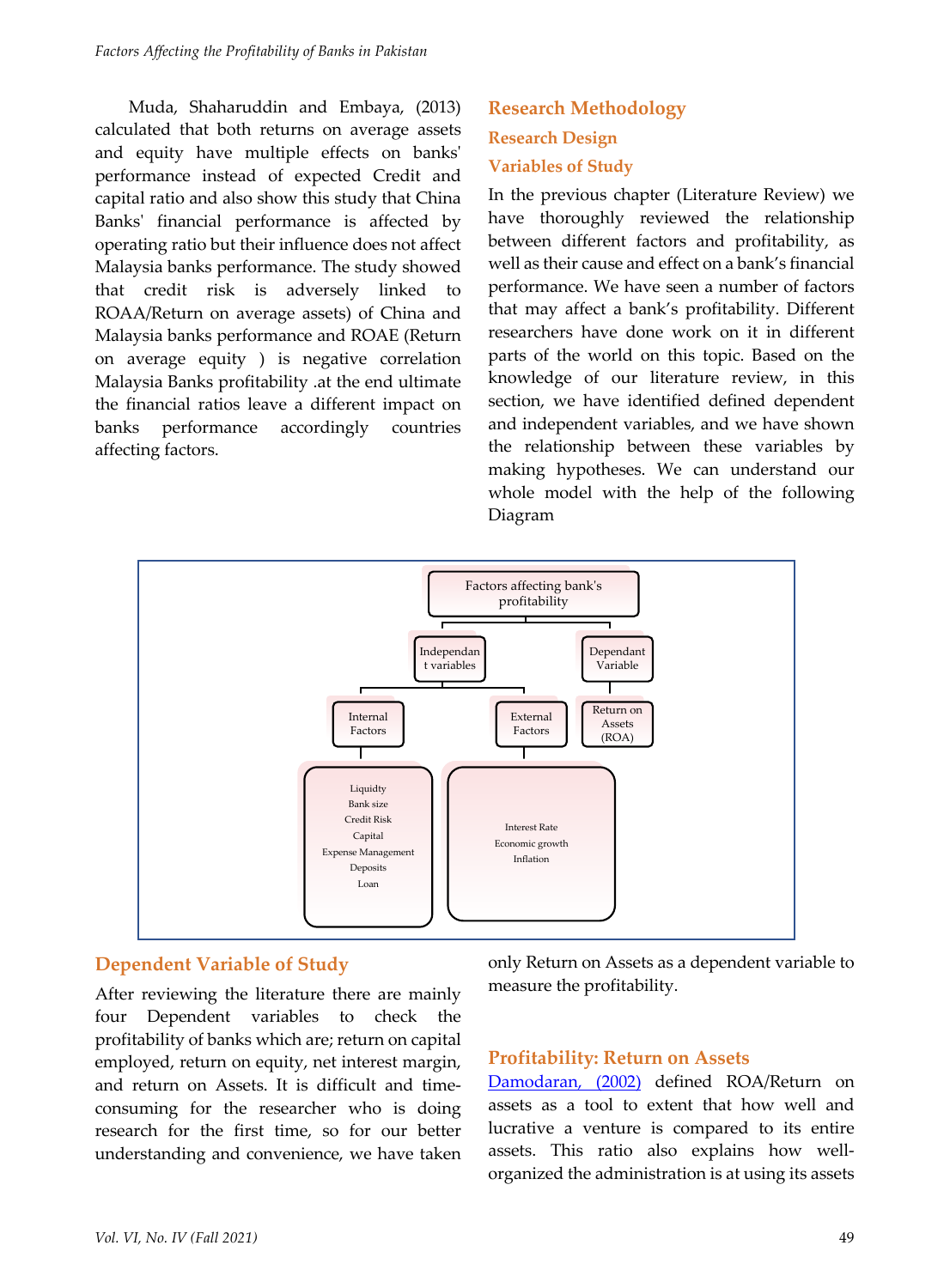to produce a profit. To Measure profitability, we have used Return on Assets, as the main financial ratio to check the productivity of banks over many years. Mathematically we can measure it by the following formula;

 $Return\ on\ Assets = \frac{\rm Net\ Income}{\rm Total\ Assets}$ 

#### **Independent Variable of Study**

We have separated all these factors into two main categories which are internal and external factors, these variables are as follows;

## **Liquidity**

Liquidity simply refers to easily convertible to cash without having any loss in value. In financial terms, we can define it as cash as a proportion of the total assets of the bank. Acarvci and Calim, (2013) mentioned that liquidity has an affirmative or undesirable effect on the banks' profitability, but the situation depends upon factors whether the bank is state-owned, privately owned or a foreign bank. Liquidity can be measured by the following formula;

$$
Liquidity = \frac{\text{Total Cash}}{\text{Total Assets}}
$$

## **Deposits**

Almazari, (2014) mentioned that Conventional banking tasks were to accept deposits and lend them to the general public, the primary source of funds Deposits show a vital part in the profit generation of banks because a bank can earn income/profit in the form of interest rate by lending it to their customers and there is an affirmative association between deposits and Return on assets. We can measure deposits as;

$$
Deposits = \frac{\text{Total Deposits}}{\text{Total Assets}}
$$

#### **Bank Size**

Molyneux, (2004) mentioned that Bank size is considered one of the chief internal factors which affect the bank's profitability. Bank size simply refers to the assets size of the bank. "The bank size can be considered by the natural logarithm of total assets". Athanasoglou, Delis and Staikouras, (2006) Viewed that there should be an optimal level of bank size with the purpose of maximising the profitability of banks.

 $Bank Size = Ln(Total Assets)$ **Credit Risk** 

Obamuyi, (2013) Mentioned in his literature that credit risk and interest rate play a significant part in the profit generation of commercial banks. Gremi, (2013) Viewed that if there are variations in credit risk it may the bank's loan portfolio and the same in the case of profitability. Credit risk can measure by;

 $\textit{Credit Risk} = \frac{\text{Nonperforming Loans}}{\text{Total Loans}}$ 

#### **Capital**

Athanasoglou, Delis and Staikouras, (2006) referred to the terms as the sum of resources available to sustain a bank that can be helpful and secure itself for the bad times. It is difficult to determine the relationship between capital and profitably because many researchers have shown positive relationships and many of them have shown negative relationships. Meanwhile, the profitability will also increase. Capital can be measured as;

 $Capital = \frac{\text{Total Equity}}{\text{Total Assets}}$ 

#### **Expenses Management**

Muda, Shaharuddin and Embaya, (2013) related this variable to how efficient bank is utilizing their resources, this variable is also called operating expense. Bintawim and Saud, (2011) viewed the negative relationship between expense management and profitability. In view of the fact that better management of the operating expense will increase efficiency and profitability.

$$
Express \, Management = \frac{Operating \, Expression}{Total \, Assets}
$$

#### **Loans**

Scott and Arias, (2011) viewed that "we can measure this variable by total loans of the bank to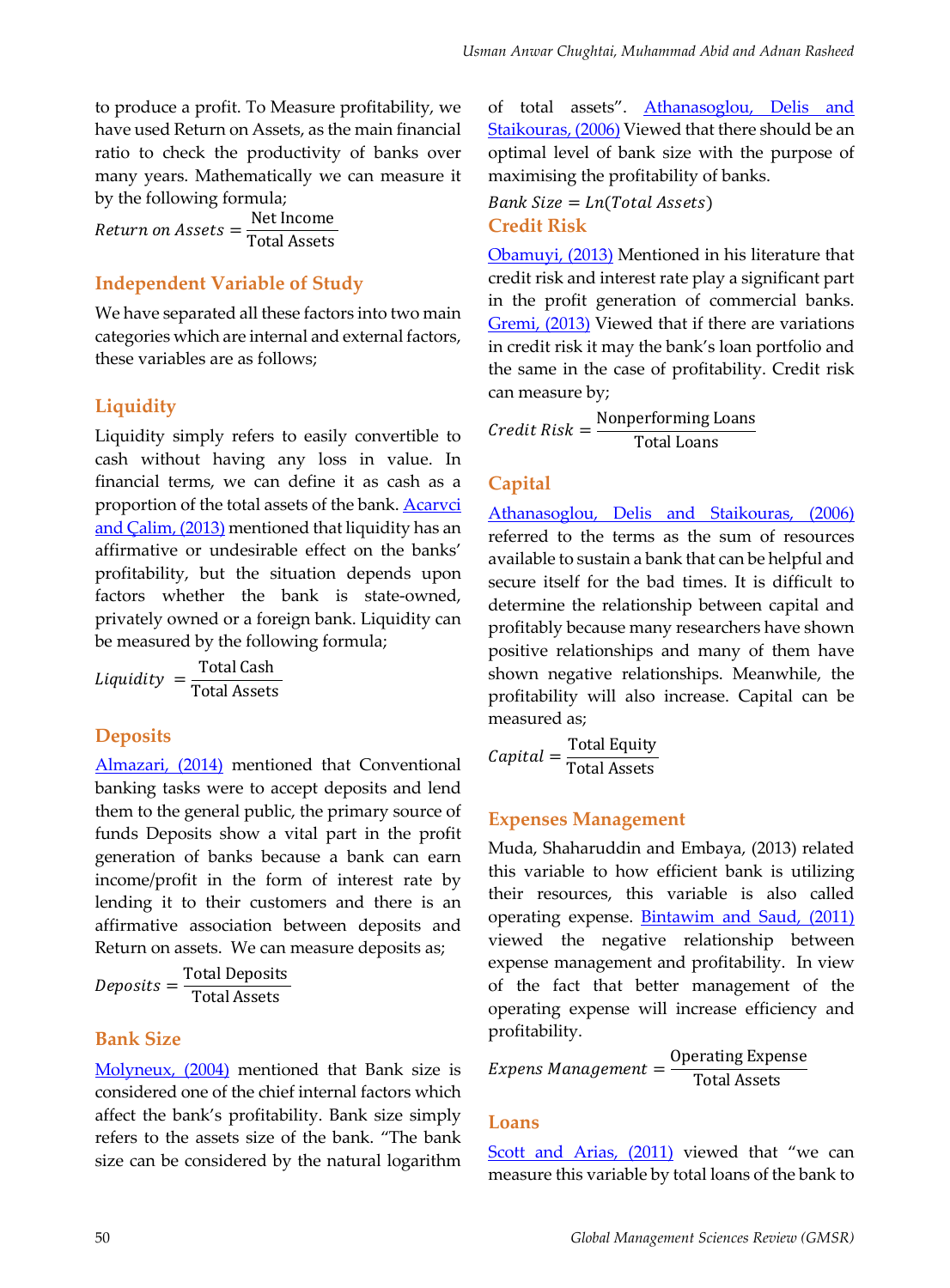total assets" of bank ratio and it is having a negative relationship with profitability because excessive loans may decrease the profit ratio of banks.

 $Loans = \frac{\text{Total Loans}}{\text{Total Assets}}$ **Economic Growth**

Vong and Chan, (2006) measured economic activity (Gross Domestic Growth) by an increase in real gross domestic rate and it has a positive effect on the profitability of banks. if the economy is improving there will be higher economic growth and that might show the way to a larger demand for both non-interest and interest activities further all these activities will increase the profitability of banks. Data is collected from the economic survey of Pakistan.

#### **Interest Rate**

Sufian and Chong, (2008) Measured Interest rate as an external factor that can affect the profitability of banks and they projected a positive relationship between them. Banks charge more lending rates as compared to deposit rates, as this is one of the main sources of earnings for a financial firm. If banks increase lending rates so this brings a little bit difficult for the borrowers while repaying their debts because they have to pay an extra amount to banks in form of surplus money (interest rate). The rise in interest rate may lower the asset quality but it is necessary to balance the intrinsic risk.

Muda, Shaharuddin and Embaya, (2013) associated inflation with higher costs plus higher earnings. If a bank's revenues are growing faster than its expenses, so there would be a positive effect on the bank's profitability. Alternatively, negative relationships will occur when expenses are growing faster than their profit. They have concluded that the inflation rate has the strongest impact on banks' ROA. Valentina, Schumacher and McDonald, (2009) Measured Inflation by the present time Consumer price Index growth rate.

## **Hypothesis Construction**

By keeping in mind the previous literature we have proposed our hypotheses for the further research process, The terms used in Hypotheses are H<sub>0</sub> (Null Hypotheses) and H<sub>1</sub> (Alternative Hypotheses). We built the hypothesis to confirm the statements of H1 by rejecting or accepting the H0. For the acceptance and Rejection of the hypotheses 5% level of significance is maintained, if the P-value of the results is greater than the level of significance then we will fail to reject the Null hypotheses.

#### **Hypotheses**

A hypothesis is a proposition to check the overall effect of independent variables on dependent variables. In our analysis we have made two models, Model 1 is related to internal and external factors of the banks and model 2 is related only to internal factors of the banks, now we will make hypotheses of these models separately.

### **Inflation**

#### **Model 1(Internal and External Factors)**

| <b>Factors</b>                | <b>Hypotheses</b> |                                                                        |
|-------------------------------|-------------------|------------------------------------------------------------------------|
| Liquidity<br>$\bullet$        | $H_0$             | Liquidity and Profitability                                            |
| Deposits                      | Ho                | Deposits and Profitability                                             |
| <b>Bank Size</b><br>$\bullet$ | $H_0$             | Bank Size and Profitability                                            |
| Credit Risk                   | $H_0$             | ship<br>Credit Risk and Profitability                                  |
| Capital                       | $H_0$             | Capital and Profitability<br>ā                                         |
| <b>Expense Management</b>     | $H_0$             | <b>Expense Management and Profitability</b><br>$\overline{\mathbf{a}}$ |
| Loans                         | $H_0$             | Loans and profitability                                                |
| Economic Growth               | $H_0$             | Economic growth and Profitability<br>.പ                                |
| <b>Interest Rate</b>          | $H_0$             | Interest Rate and Profitability<br>ະ                                   |
| Inflation                     | H0                | Inflation and Profitability                                            |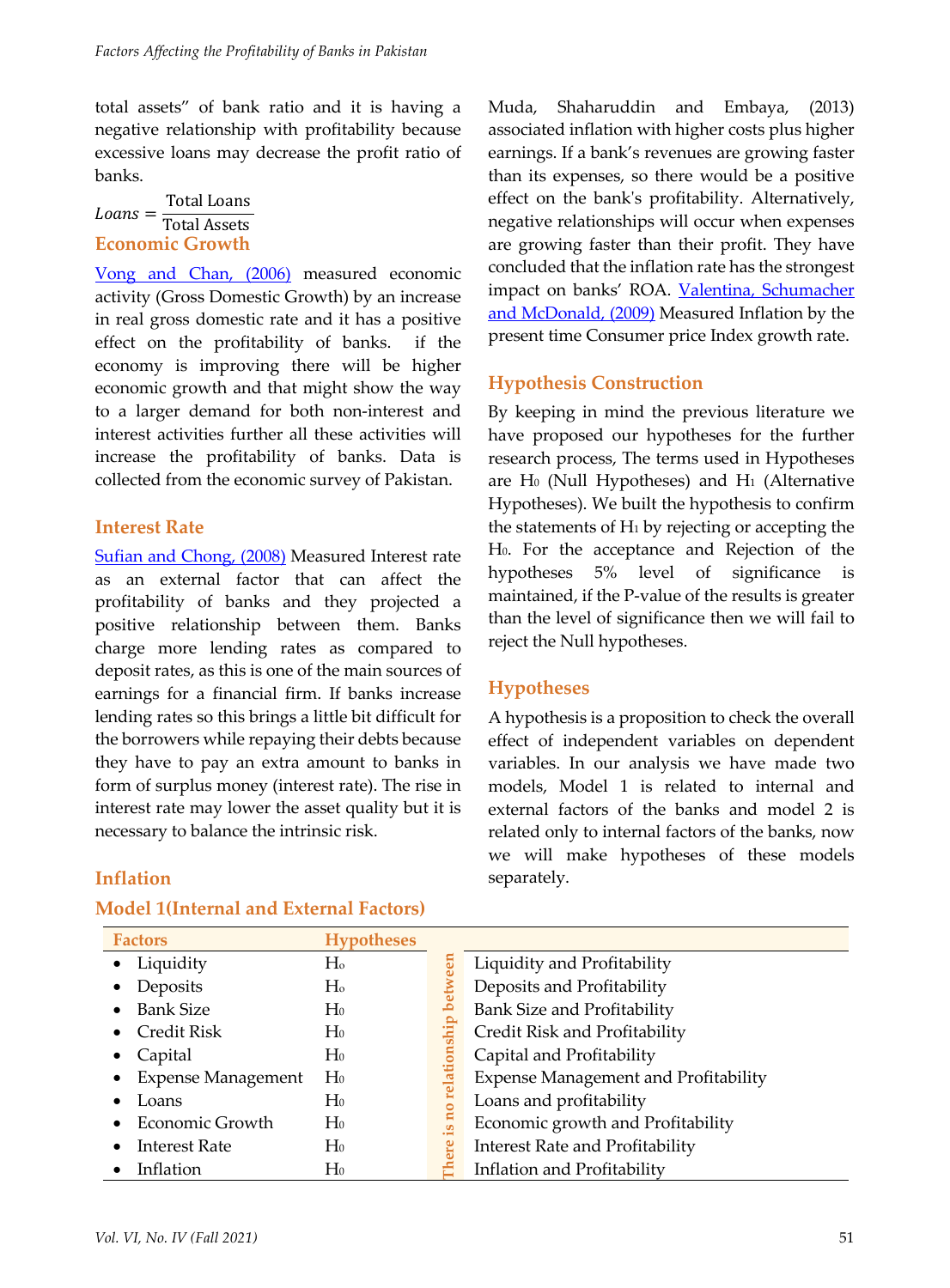| <b>Factors</b>            | <b>Hypotheses</b> |          |                                        |
|---------------------------|-------------------|----------|----------------------------------------|
| Liquidity                 | Ho                | 5        | Liquidity and Profitability            |
| Deposits                  | $\rm{H}_{1}$      |          | Deposits and Profitability             |
| <b>Bank Size</b>          | $\rm{H}_{1}$      |          | Bank Size and Profitability            |
| Credit Risk               | $\rm{H}_{1}$      | ship     | Credit Risk and Profitability          |
| Capital                   | $H_1$             |          | Capital and Profitability              |
| <b>Expense Management</b> | $H_1$             | Relation | Expense Management and Profitability   |
| Loans                     | $H_1$             |          | Loans and profitability                |
| Economic Growth           | $H_1$             | . ఇ      | Economic growth and Profitability      |
| <b>Interest Rate</b>      | $\rm{H}_{1}$      |          | <b>Interest Rate and Profitability</b> |
| Inflation                 | Hı                |          | Inflation and Profitability            |

#### **Model 2(Internal Factors)**

| <b>Factors</b>            | <b>Hypotheses</b> |           |                                             |
|---------------------------|-------------------|-----------|---------------------------------------------|
| Liquidity                 | H <sub>o</sub>    |           | Liquidity and Profitability                 |
| Deposits                  | H <sub>o</sub>    |           | Deposits and Profitability                  |
| <b>Bank Size</b>          | H <sub>o</sub>    |           | Bank Size and Profitability                 |
| Credit Risk               | H <sub>o</sub>    |           | Credit Risk and Profitability               |
| Capital                   | H <sub>o</sub>    | <u>يا</u> | Capital and Profitability                   |
| <b>Expense Management</b> | H <sub>o</sub>    |           | <b>Expense Management and Profitability</b> |
| Loans                     | Ho                |           | Loans and profitability                     |

| <b>Factors</b>            | <b>Hypotheses</b> |             |                                             |
|---------------------------|-------------------|-------------|---------------------------------------------|
| Liquidity                 | $\rm{H}_{1}$      |             | Liquidity and Profitability                 |
| Deposits                  | $\rm{H}_{1}$      |             | Deposits and Profitability                  |
| Bank Size                 | $H_1$             |             | Bank Size and Profitability                 |
| Credit Risk               | $H_1$             | <u>يا</u> . | Credit Risk and Profitability               |
| Capital                   | $\rm{H}_{1}$      |             | Capital and Profitability                   |
| <b>Expense Management</b> | $H_1$             | ere         | <b>Expense Management and Profitability</b> |
| Loans                     | Hı                |             | Loans and profitability                     |

#### **Research Design and Methodology**

In this chapter we have studied our sample size, collection of data, research model, Validity & Reliability of data, Procedure for hypotheses testing, tests of the assumptions of the analysis and Type of inferences.

#### **Sample**

We have selected 35 out of 38 commercial Banks from all over Pakistan (n=35) and 3 banks were excluded from the sample because their data was incomplete. Data is collected from SBP Analysis Reports, Banks Websites and Pakistan economic surveys.

#### **Research Methodology**

In this study, we have used a panel data regression model (multivariate) to make the empirical analysis

of determinants affecting banks' profitability in Pakistan. The Model for the internal and external factors can be illustrated as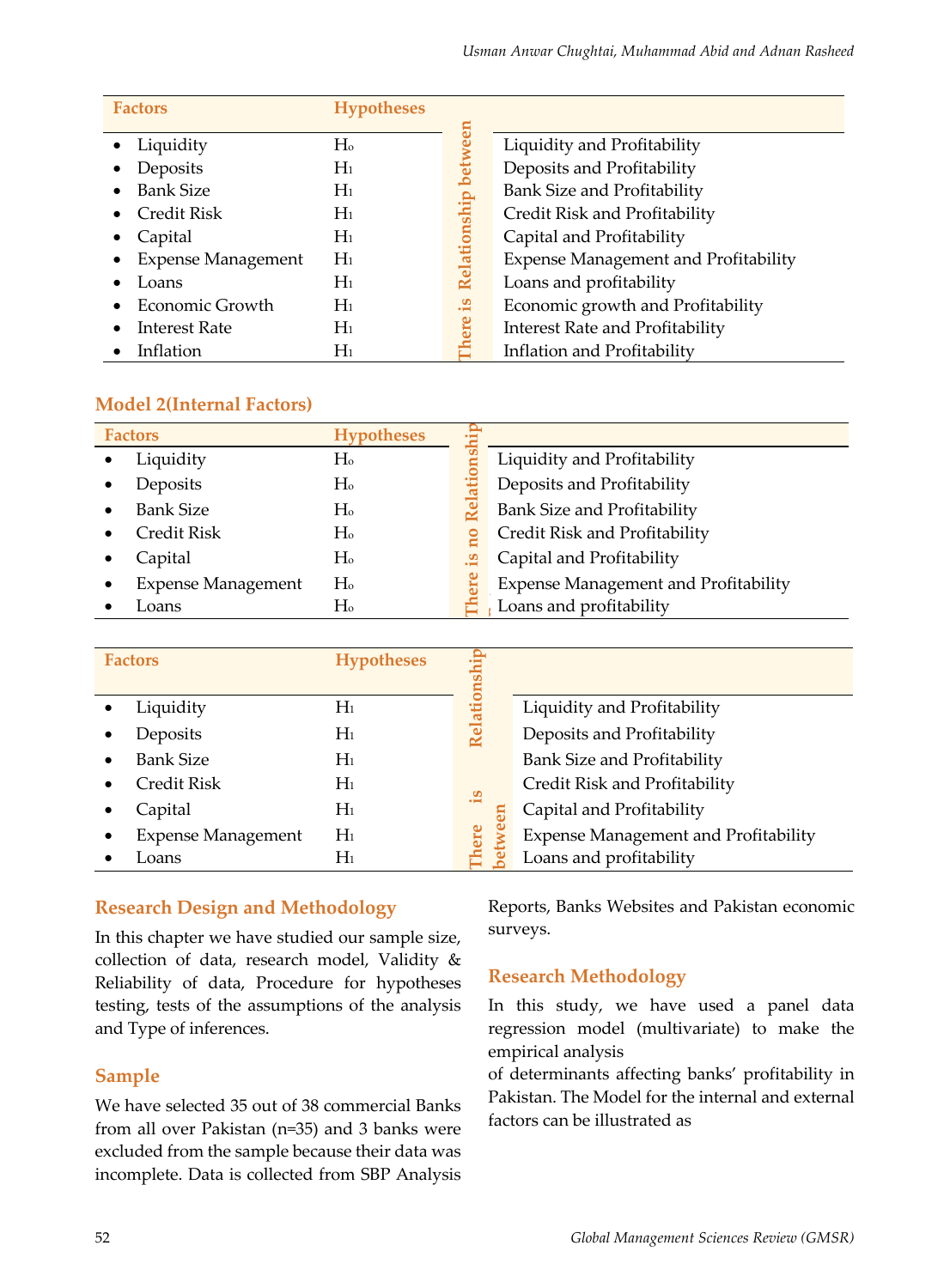## **Model 1: Model for Internal and External Factors**

CRK<sub>it</sub> + β<sub>5</sub>CAP<sub>it</sub> + β<sub>6</sub>EXP<sub>it</sub> + β<sub>7</sub>LON<sub>it</sub>+ β<sub>1</sub>ECO<sub>it</sub> + β2INTit + β3 INFit + εit

PRF(ROAit) =  $β_0 + β_1LIQ_{it} + β_2DPS_{it} + β_3 BSZ_{it} + β_4$ 

| <b>Where</b>   |           |                           |                           |                             |
|----------------|-----------|---------------------------|---------------------------|-----------------------------|
| <b>Factors</b> |           |                           | <b>Dependent Variable</b> | <b>Independent Variable</b> |
| <b>ROA</b>     |           | Return on Assets          |                           |                             |
| LIQ            |           | Liquidity                 |                           | ✓                           |
| <b>DPS</b>     |           | Deposits                  |                           |                             |
| <b>BSZ</b>     |           | <b>Bank Size</b>          |                           | ✓                           |
| <b>CRK</b>     |           | <b>Credit Risk</b>        |                           | v                           |
| CAP            |           | Capital                   |                           | ✓                           |
| EXP            |           | <b>Expense Management</b> |                           | ✓                           |
| <b>LON</b>     |           | Loans                     |                           | v                           |
| <b>ECO</b>     |           | Economic Growth           |                           | ✓                           |
| <b>INT</b>     | epresents | <b>Interest Rate</b>      |                           | √                           |
| <b>INF</b>     |           | Inflation                 |                           | v                           |
|                |           |                           |                           |                             |

|           |  | Other terms in the Represents       |
|-----------|--|-------------------------------------|
| model     |  |                                     |
| $\beta_0$ |  | a random variable with a mean value |
|           |  | Number of banks 1-35                |
| т         |  | Time period, 2006-2012              |
|           |  | Error term                          |

#### **Model 2 for Internal Factors**

PRF(ROAit) = β0 + β1LIQit + β2DPSit + β3 BSZit + β4 CRKit + β5CAPit + β6EXPit + β7LONit+ εit

| <b>Where</b>   |          |                           |                           |                             |
|----------------|----------|---------------------------|---------------------------|-----------------------------|
| <b>Factors</b> |          |                           | <b>Dependent Variable</b> | <b>Independent Variable</b> |
| <b>ROA</b>     |          | Return on Assets          | ✓                         |                             |
| LIQ            |          | Liquidity                 |                           |                             |
| <b>DPS</b>     |          | Deposits                  |                           |                             |
| BSZ            |          | <b>Bank Size</b>          |                           | ✓                           |
| <b>CRK</b>     |          | Credit Risk               |                           |                             |
| CAP            | presents | Capital                   |                           | ✓                           |
| EXP            |          | <b>Expense Management</b> |                           |                             |
| <b>LON</b>     |          | Loans                     |                           |                             |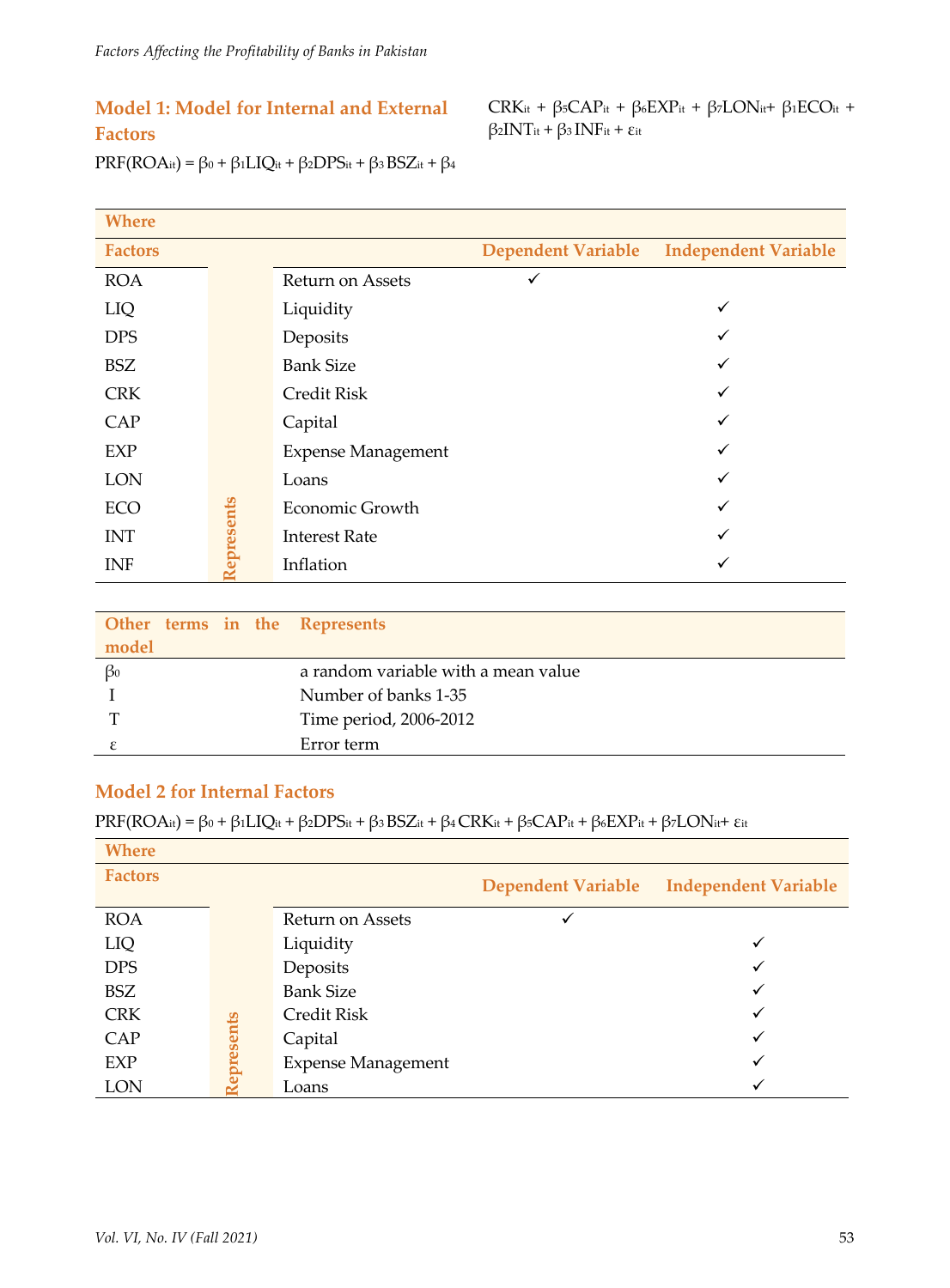|           |  | Other terms in the Represents       |
|-----------|--|-------------------------------------|
| model     |  |                                     |
| $\beta_0$ |  | a random variable with a mean value |
|           |  | Number of banks 1-35                |
|           |  | Time period, 2006-2012              |
| E         |  | Error term                          |

#### **Data Collection**

The nature of the research is explanatory and we have collected data (Secondary data) from reports of the State Bank of Pakistan (i.e financial statement analysis). 3 Commercial banks which had incomplete data for the sample period 2006 to 2012 were excluded from the analysis. The data is collected from the annual reports of commercial banks, and these two financial statements are more than enough for us to collect all the required data. Inflation, GDP, and Interest rate data are collected from the Economic Survey of Pakistan.

#### **Data Validity and Reliability**

Validity is the precision by which scholars compute the compulsory ideas. For the reliability of data, all needed materiel and the historical record had collected from the State Bank of Pakistan Ratios Analysis report which is considered to be a trustworthy and reliable source. Moreover different financial ratios are used as the proxy of different variables taken into consideration in the study.

#### **Type of Inferences**

In this study, the multivariate panel data analysis is applied because of the presence of more than one independent variable with a single dependent variable. The data is cross-sectional as well as longitudinal so the simple multiple regression models are inappropriate in this study.

Generally, panel data analysis provides the researcher with greater degrees of freedom and this can reduce collinearity between and among variables. From the data set, we extracted the data that is relevant to the variables we have used in the study for thirty-five Banks. We have estimated the model using a panel EGLS (crosssection random effects) setting using STATA 12.1 and EVIEWS 7.1.

#### **Data Analysis**

"This portion treats the outcomes of the work which consist of the "descriptive statistics, regression analysis, correlation matrix, and few other tests for fulfilment the assumption of regression model".

#### **Summary Statistics**

Table 1 represents summary data of independent and dependent constructs of the study used for the panel data analysis which is shown in Table 1, "including the total number of observations, the mean values, maximum and minimum values, and standard deviation of each and every constructs". The mean value of the profitability ratios of the banks included in the study is .174%. The mean Liquidity is 14.01%, the mean value of Deposits is 64.21% and the mean values of all other variables are mentioned in table 1. The table shows that all variables have an affirmative mean value which ranges from a small value of "0.17% to 95.17%" large value. The standard Deviation/SD of GDP is 1.47 which indicates that observations in statistics are more close to the mean and it has the lowest standard deviation as compared to all variables.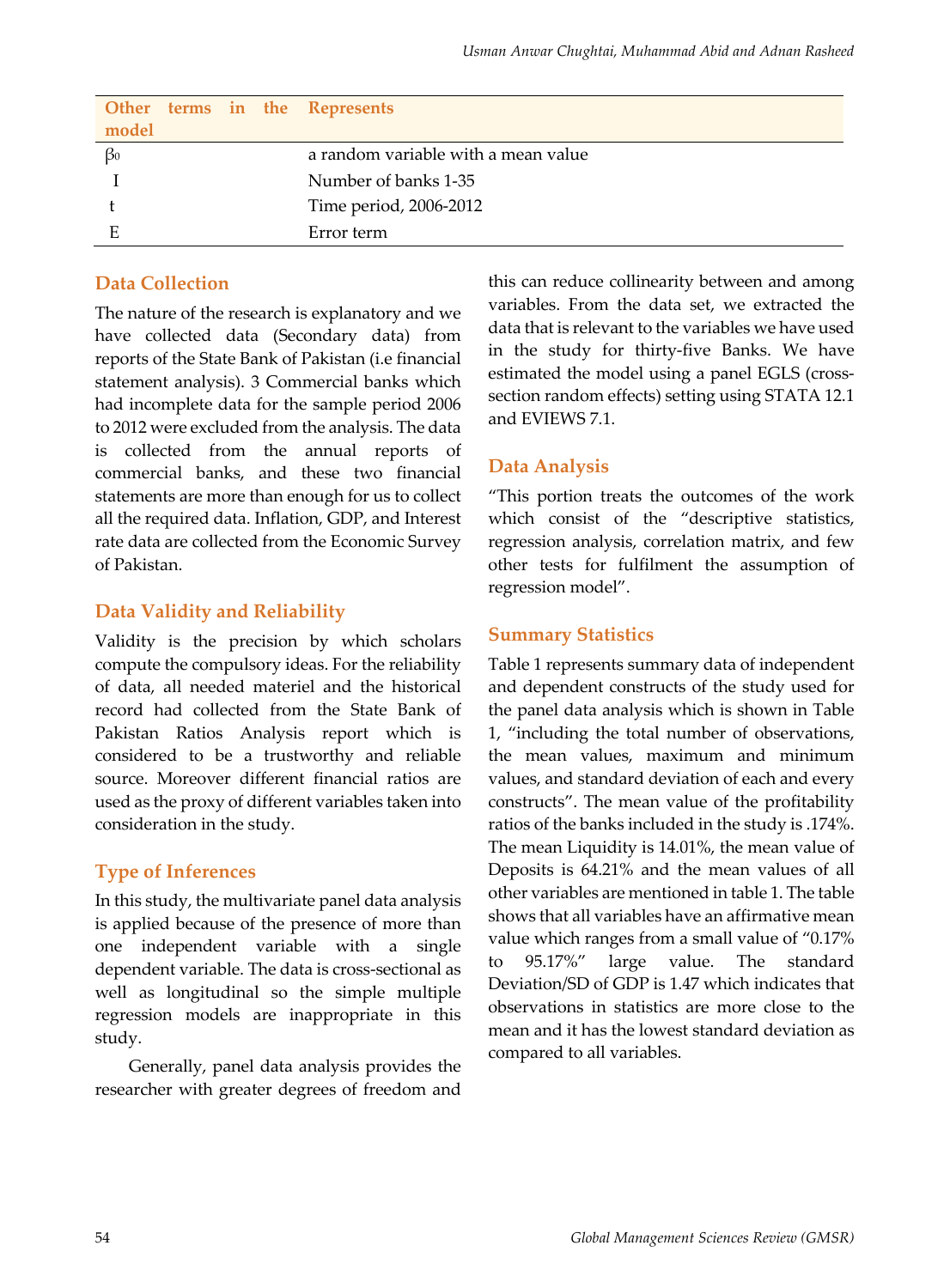| <b>Variable</b> | Obs | <b>Mean</b> | Std. Dev. | Min              | <b>Max</b> |
|-----------------|-----|-------------|-----------|------------------|------------|
| <b>PROF</b>     | 245 | 0.1748163   | 2.666198  | $-22.17$         | 5.3        |
| LIQ             | 245 | 14.01547    | 14.26315  | $\boldsymbol{0}$ | 97.13      |
| <b>DEP</b>      | 245 | 64.21902    | 23.27616  | $\boldsymbol{0}$ | 90.85      |
| <b>CR</b>       | 245 | 16.11317    | 20.17039  | $\boldsymbol{0}$ | 99.59      |
| CAP             | 245 | 2.175061    | 81.84795  | $-604.84$        | 78.8       |
| EM              | 245 | 2.6136      | 12.89591  | $-91.18$         | 118.19     |
| <b>LOANS</b>    | 245 | 95.17314    | 83.6091   | $\theta$         | 704.09     |
| <b>BS</b>       | 245 | 17.99598    | 1.936194  | $\overline{0}$   | 21.19969   |
| <b>INF</b>      | 245 | 12.09633    | 4.150581  | $\overline{0}$   | 20.3       |
| <b>GDP</b>      | 245 | 3.946122    | 1.478464  | $\overline{0}$   | 6.2        |
| <b>INT</b>      | 245 | 11.54857    | 2.043695  | 0                | 14.1       |

**Table 2.** Correlation Matrix

|              | .Correlate PROF LIO DEP CR CAP EM LOANS BS INF GDP INT |            |            |           |            |           |              |           |            |            |            |
|--------------|--------------------------------------------------------|------------|------------|-----------|------------|-----------|--------------|-----------|------------|------------|------------|
| $(obs=245)$  |                                                        |            |            |           |            |           |              |           |            |            |            |
|              | <b>PROF</b>                                            | <b>LIO</b> | <b>DEP</b> | CR        | <b>CAP</b> | EM        | <b>LAONS</b> | <b>BS</b> | <b>INF</b> | <b>GDP</b> | <b>INT</b> |
| <b>PROF</b>  | 1.0000                                                 |            |            |           |            |           |              |           |            |            |            |
| LIQ          | 0.0047                                                 | 1.0000     |            |           |            |           |              |           |            |            |            |
| <b>DEP</b>   | 0.0261                                                 | $-0.3999$  | 1.0000     |           |            |           |              |           |            |            |            |
| CR.          | $-0.3835$                                              | $-0.0895$  | $-0.2546$  | 1.0000    |            |           |              |           |            |            |            |
| CAP          | 0.0976                                                 | 0.2432     | $-0.0506$  | $-0.528$  | 1.0000     |           |              |           |            |            |            |
| EM           | 0.0870                                                 | $-0.0635$  | 0.1015     | $-0.0195$ | $-0.1145$  | 1.0000    |              |           |            |            |            |
| <b>LOANS</b> | $-0.0934$                                              | $-0.2245$  | 0.1109     | 0.5353    | $-0.9862$  | 0.1191    | 1.0000       |           |            |            |            |
| BS           | 0.2702                                                 | $-0.2476$  | 0.5439     | $-0.1927$ | 0.1047     | 0.0489    | $-0.0280$    | 1.0000    |            |            |            |
| <b>INF</b>   | $-0.0760$                                              | 0.0251     | 0.0728     | 0.0152    | 0.0031     | 0.0483    | 0.0290       | 0.1339    | 1.0000     |            |            |
| GDP          | 0.0384                                                 | 0.0069     | $-0.0386$  | $-0.0489$ | $-0.0059$  | $-0.0636$ | $-0.0186$    | 0.0236    | $-0.8580$  | 1.0000     |            |
| <b>INT</b>   | $-0.0007$                                              | 0.0162     | 0.1377     | 0.1607    | $-0.0240$  | 0.0504    | 0.0723       | 0.3330    | 0.2310     | $-0.3450$  | 1.0000     |

## **Regression Analysis**

The results for Random Effects GLS regression to estimate the bank-level panel data are presented in Table 3. The table shows the average intercept value of 19.45. We have calculated the Breusch Pagan test to make a choice between the stable result model and the random result model. Later we came across the results that the Random Effects is appropriate. The results of the BP test are provided in table 4.

**Table 3(a),** Regression Results for the Static Panel Model

| xtreg PROF, LIQ, DEP, CR, CAP, EM, LOANS, BS, INF, GDP, INT, re sa (robust) |                            |     |  |  |
|-----------------------------------------------------------------------------|----------------------------|-----|--|--|
| Random-effects GLS regression                                               | Number of obs              | 245 |  |  |
| Group variable: B                                                           | Number of groups           | 35  |  |  |
| $R$ -sq: $0.4928$                                                           | Observation per group: min |     |  |  |
|                                                                             | Avg                        |     |  |  |
|                                                                             | Max                        |     |  |  |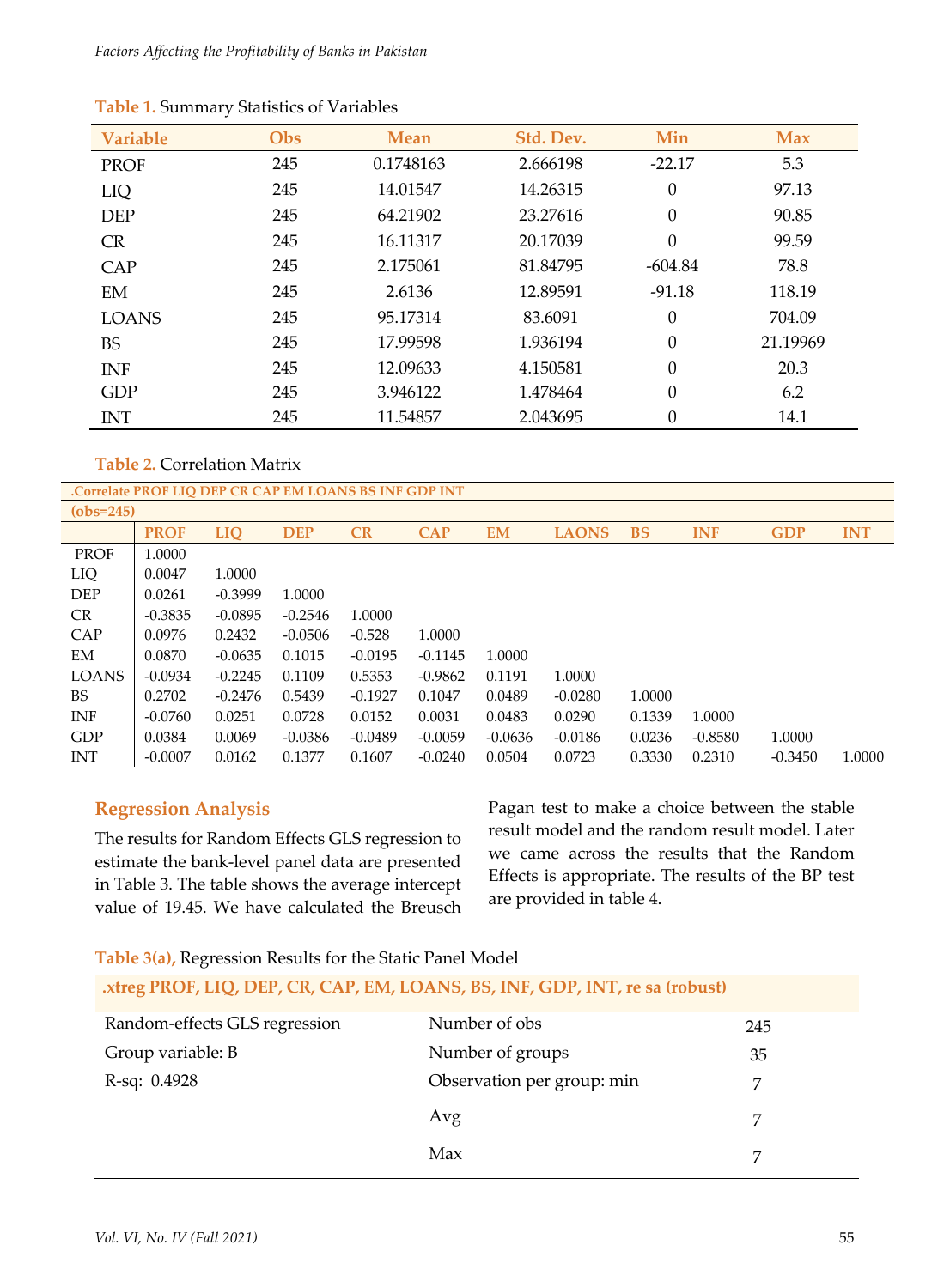|                                | Waldchi2(10) | 66.21  |
|--------------------------------|--------------|--------|
| Corr (u-I, $X$ ) = 0 (assumed) | Prob > Chi 2 | 0.0000 |

(Std. Err. Adjusted for 35 clusters in B)

| PROF       | Coef.       | Robust<br>Std. Err.               | $\mathbf{z}$ | $P \ge  z $ | [95% Conf. Interval] |             |
|------------|-------------|-----------------------------------|--------------|-------------|----------------------|-------------|
|            |             |                                   |              |             |                      |             |
| LIQ        | $-.0041779$ | .0164271                          | $-0.25$      | 0.799       | $-0.0363744$         | .0280185    |
| DEP        | $-0510866$  | .0172354                          | $-2.96$      | 0.003       | $-0848675$           | $-0173058$  |
| CR         | $-.0702503$ | .019853                           | $-3.54$      | 0.000       | -.1091613            | $-0313392$  |
| CAP        | .0096401    | .0150958                          | 0.64         | 0.523       | $-.019947$           | .0392273    |
| КH         | .0166146    | .0080043                          | 2.08         | 0.038       | .0009264             | .0323027    |
| LOANS      | .0196224    | .0153818                          | 1.28         | 0.202       | $-.0105254$          | .0497703    |
| $_{BS}$    | .6512017    | .1231398                          | 5.29         | 0.000       | .4098521             | .8925513    |
| <b>INF</b> | $-.3194028$ | .0696045                          | $-4.59$      | 0.000       | $-4558252$           | $-1829805$  |
| GDP        | $-18375366$ | .2422832                          | $-3.46$      | 0.001       | $-1.312403$          | $-13626702$ |
| INT        | $-1306982$  | .0904898                          | $-1.44$      | 0.149       | $-.308055$           | .0466586    |
| cons       | $-.3268759$ | 1.053831                          | $-0.31$      | 0.756       | $-2.392347$          | 1.738596    |
| sigma u    | .9597137    |                                   |              |             |                      |             |
|            | 1.9971319   |                                   |              |             |                      |             |
| sigma e    |             |                                   |              |             |                      |             |
| rho        | .18760244   | (fraction of variance due to u i) |              |             |                      |             |

| Table 3(b): Regression Results for the Static Panel Model |  |  |  |
|-----------------------------------------------------------|--|--|--|
|-----------------------------------------------------------|--|--|--|

| .xtreg PROF, LIQ, DEP, CR, CAP, EM, LOANS, BS, re sa (robust) |             |               |                                   |        |             |                      |
|---------------------------------------------------------------|-------------|---------------|-----------------------------------|--------|-------------|----------------------|
| Random-effects GLS regression                                 |             | Number of obs |                                   |        | 245         |                      |
| Group variable: B                                             |             |               | Number of groups                  |        |             | 35                   |
| R-sq: 0.4808                                                  |             |               | Observation per group: min        |        |             | 7                    |
|                                                               |             |               | Avg                               |        |             | 7                    |
|                                                               |             |               | Max                               |        |             | 7                    |
|                                                               |             | Robust        |                                   |        |             |                      |
| PROF                                                          | Coef.       | Std. Err.     | z                                 | P >  z |             | [95% Conf. Interval] |
| <b>LIQ</b>                                                    | $-.0085612$ | .0144913      | $-0.59$                           | 0.555  | $-0.369636$ | .0198411             |
| <b>DEP</b>                                                    | $-10432955$ | .0163788      | $-2.64$                           | 0.008  | $-0753974$  | $-.0111937$          |
| CR                                                            | $-.0679298$ | .0174042      | $-3.90$                           | 0.000  | $-.1020414$ | $-.0338183$          |
| CAP                                                           | .0018666    | .0175741      | 0.11                              | 0.915  | $-.032578$  | .0363111             |
| EM                                                            | .0170844    | .0091987      | 1.86                              | 0.063  | $-10009446$ | .0351135             |
|                                                               |             |               |                                   |        |             |                      |
| LOANS                                                         | .0107576    | .0178105      | 0.60                              | 0.546  | $-.0241504$ | .0456656             |
| <b>BS</b>                                                     | .4158777    | .1914947      | 2.17                              | 0.030  | .0405549    | .7912005             |
| cons                                                          | $-4.386905$ | 3.322432      | $-1.32$                           | 0.187  | $-10.89875$ | 2.124943             |
| sigma_u                                                       | .92885517   |               |                                   |        |             |                      |
| sigma e                                                       | 2.039857    |               |                                   |        |             |                      |
| rho                                                           | .17173731   |               | (fraction of variance due to u i) |        |             |                      |
|                                                               |             |               |                                   |        |             |                      |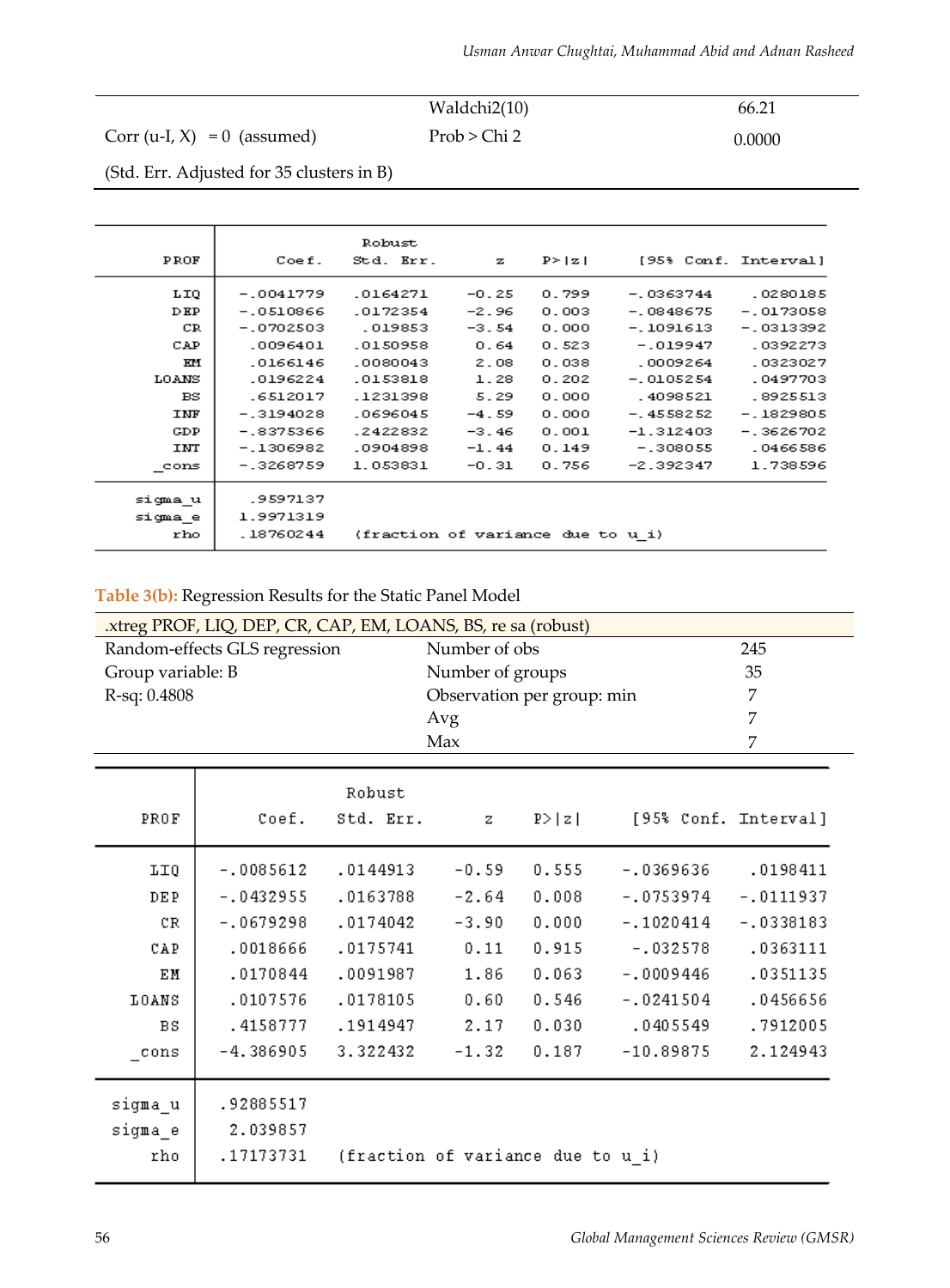|                                           | Waldchi2(10) | 25.20  |
|-------------------------------------------|--------------|--------|
| $Corr (u-I, X) = 0$ (assumed)             | Prob > Chi 2 | 0.0007 |
| (Std. Err. Adjusted for 35 clusters in B) |              |        |

According to (Gujarati and Porter, 2009), "The Random Effects Model is consistent even if the true model is the pooled estimator. However, if the true model is Fixed Effects, the random effects estimator is inconsistent."

#### **Results Significance**

Table 3(a) shows the regression results of external and internal variables as a whole in one model for this research. It explains that Six controlled variables are negatively correlated with the profitability of banks which are liquidity, deposits, credit Risk, Inflation, GDP, and Interest rate, while capital, expense management, loans, and bank size are positively related.

In Model 1 (Bank specific and External) the "P values" disclose that out of Ten, Six controlled variables are statistically significant. During the time period of study the empirical results revealed that variables including Deposits, credit risk, expense management, bank size, Inflation and GDP are statistically ( based on the principles of statistics) significant at  $\alpha$  = 0.05 0r 5%, Other variables liquidity, Capital, Loans, and Interest rates at 5% level of significance are statistically insignificant. In Model 2 (Only Internal Factors) the "P values" disclose that out of seven, three controlled variables are statistically significant. During the time period of study, the empirical results revealed that variables including Deposits, credit risk, and bank size are statistically significant at  $\alpha$  = 0.05 0r 5%, Other variables are liquidity, Capital, Loans, and expense management at a 5% level of significance are statistically insignificant.

The p-values disclose that Three out of seven controlled variables of the study are statistically significant. The empirical results revealed that for the duration of the sample period of the study, variables including Deposits, credit risk, and bank size are statistically ( based on the principles of statistics) significant at  $\alpha$  = 0.05 0r 5%, Other variables liquidity, Capital, expense management, and Loans, at 5% level of significance are statistically insignificant.

Table  $3(a)$  indicates that the R-squared  $(R<sup>2</sup>)$ values of the model in the study are 0.4808; it implies that approximately 48.08% of the variation in the profitability of banks in Pakistan is being explained by the deviation in the controlled variables throughout the sample period.

#### **Conclusions**

The financial segment plays a significant role in the development of an economy and it is considered the backbone of the country's success and consistent growth. The financial institutions especially the banking sector are growing rapidly and it has a significant impact on the economy no one can deny the importance of banks in the development of any country. In Pakistan Banks are performing outstandingly and they are generating good profits but in near future, their work may affect due to the imposition of taxes on every bank transaction of non-filers (i.e 0.6% tax on every transaction). Banks have to pay tax to the government for every transaction which they record, conversely when there is an increase in tax the profit decreases which ultimately affects the bank's earnings and shareholders' wealth.

We have used the Static panel data technique to check the relationship between bank-specific and external factors on the profitability of banks in Pakistan. In this research, we have included profitability as a dependent variable and liquidity, deposits, Credit Risk, Capital, Expense Management, Interest rate, GDP, and Inflation rate as independent variables. By Using STATA 12.1 the Random Effects Model (REM) was used to estimate the short panel sample.

All needed material and data were collected from the State Bank of Pakistan annual report which is considered to be a trustworthy and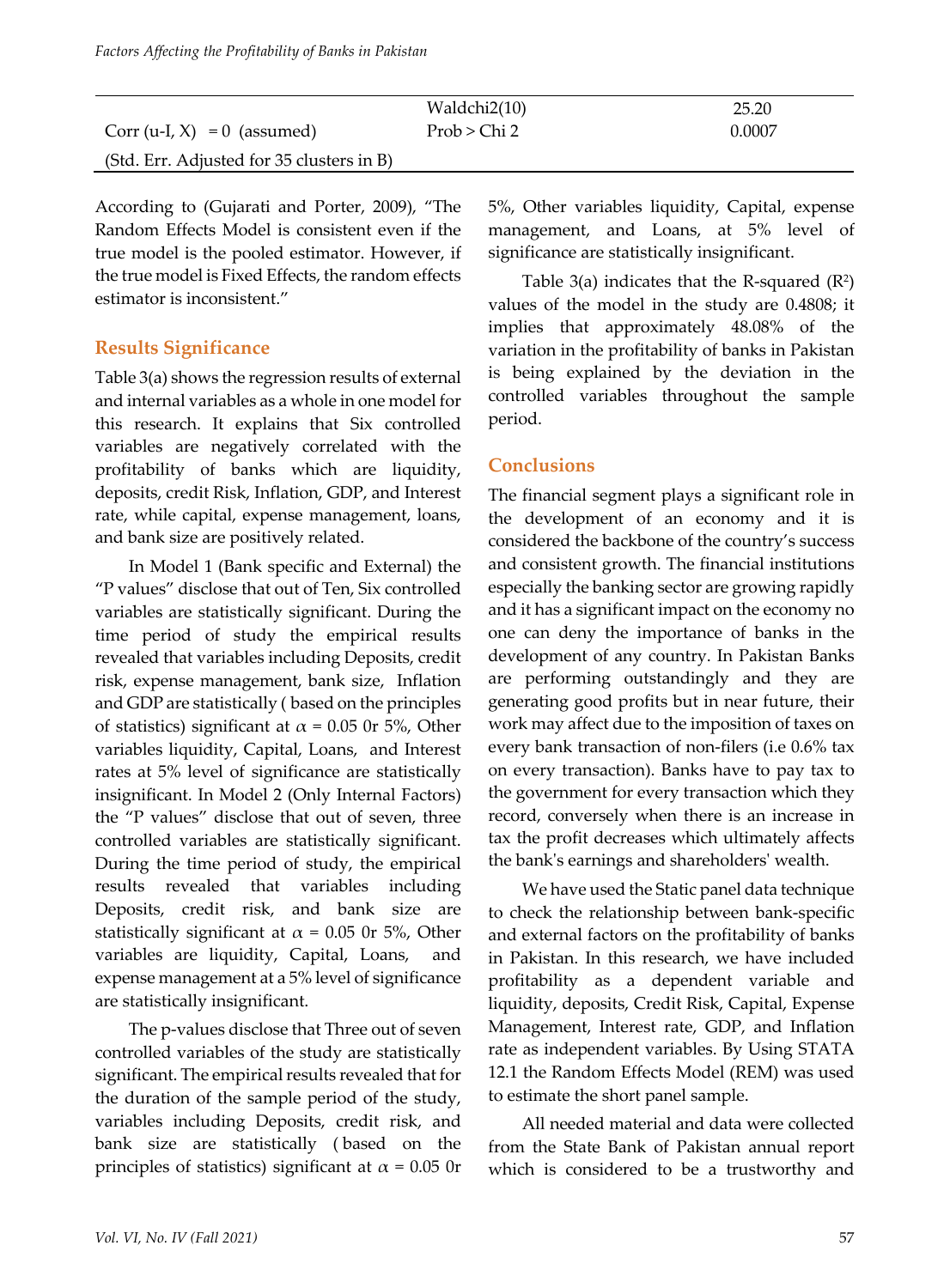reliable source. Moreover different financial ratios are used as the proxy of different variables taken into consideration in the study. 35 Banks' annual data is taken from the State bank of Pakistan ration analysis report for the period of 2006-2012.

In Model 1 ten hypotheses were constructed to check the relationship between bank-specific and external factors with profitability. The experimental consequences have established solid proof that internal and external factors have a strong influence on the bank's profitability in Pakistan. Independent variables include liquidity, deposits, credit Risk, Inflation, GDP, and Interest rate are negatively correlated, while capital, expense management, loans, and bank size are positively related. Independent Variables include Deposits, Credit risk, bank Size, Inflation and Gross Domestic Product revealed a significant impact on profitability.

Model 1 result indicates that the R-squared (R2) values of the model in the study are 0.4928; it implies that approximately 49.28% of the variation in the profitability of banks in Pakistan is being explained by the deviation in the controlled variables throughout the sample period.

In Model 2 Seven hypotheses were constructed to check the relationship between bank-specific variables and profitability. Three controlled variables are negatively correlated with the profitability of banks which are liquidity, deposits, and credit Risk, while capital, expense management, loans, and bank size are positively related. Three out of seven controlled variables of the study are statistically significant. Variables including Deposits, credit risk, and bank size are statistically significant, other variables liquidity, Capital, expense management, and Loans are statistically insignificant.

Model 2 results indicate that the R-squared (R2) values of the model in the study are 0.4808; it implies that approximately 48.08% of the variation in the profitability of banks in Pakistan is being explained by the deviation in the controlled variables throughout the sample period.

### **Recommendations**

At the end of the research, we can easily understand with the help of empirical analysis that both internal, as well as external elements, have a substantial impact on the bank's profitability in Pakistan. There is room for further research in this field because this is a very vast sector and it is not easy to cover all the aspects of this sector. Further research can be done by including more variables such as capital adequacy, income structure, net interest margin, growth in deposits, exchange rate, ownership of the bank, effective tax rate, etc. The results can also be updated by including the latest data.

In our study, we have selected ROA/Return on assets as a measure for profitability but if another researcher selects Return on equity or any other financial ratio as a proxy for profitability within the same time period, the results may come far more different than our results. This is not a rule of thumb that we should use Return on assets as a proxy for profitability, it can be any other financial ratio but it should be extracted from the balance sheet or income statement

## **Suggestions for Future Research**

Our study sample time period is limited only to 7 years but for more realistic and meaningful results further study can be conducted by increasing the time period and it will provide better and more accurate results. In our study, we have mainly focused on internal factors so further study can be carried out only on external factors and we can check whether external factors affect the banks' profitability in Pakistan or not. We can compare the performance of Pakistan's banking sector with any other country's banking sector to check commercial banks' performance on the international level.